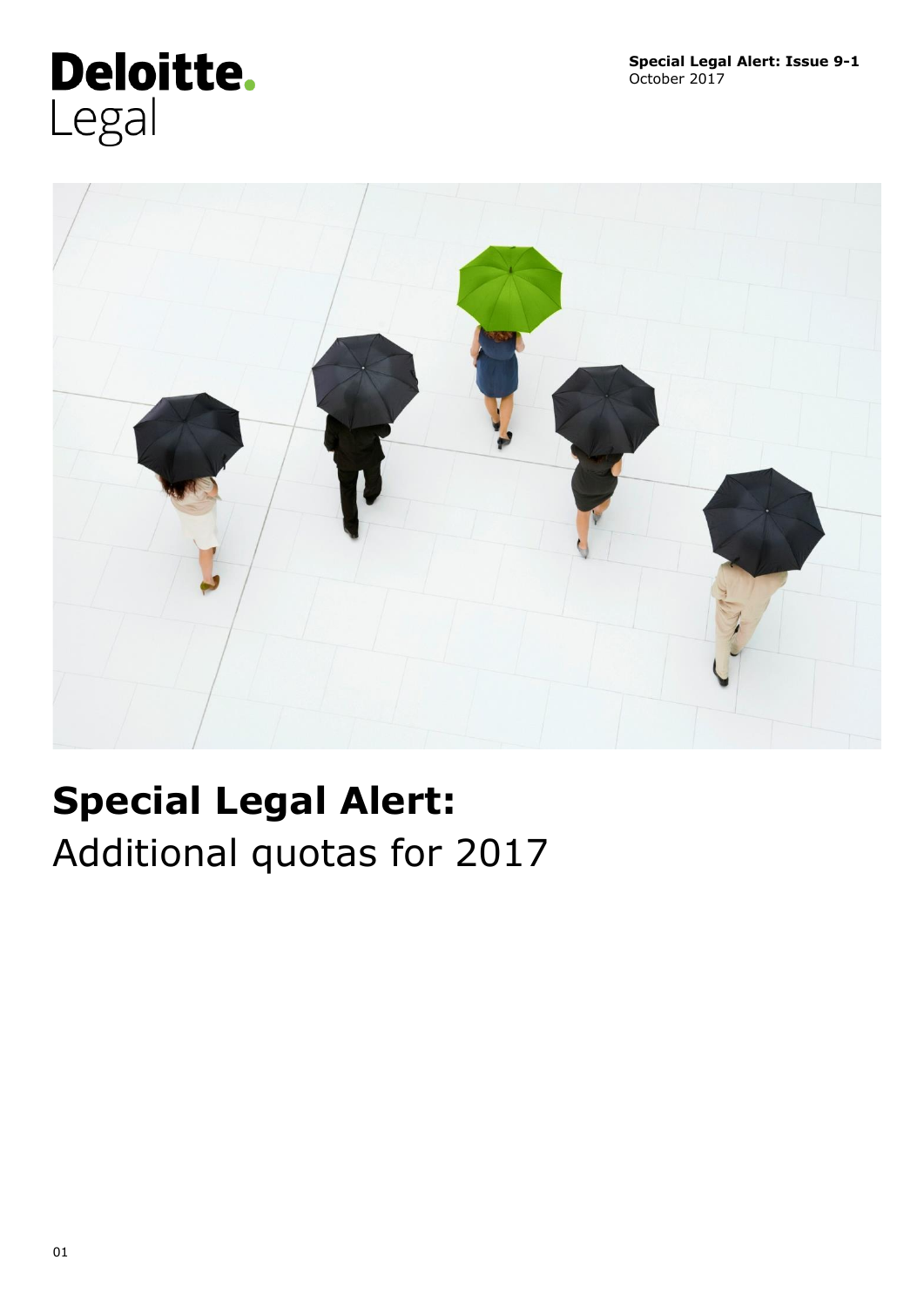#### **Dear friends,**

We would like to notify you that new Government Resolution has been introduced which changes the quotas for employing foreign nationals in Kazakhstan in 2017. The quotas take the form of a percentage of an employer's work force.

Although the overall quota (which was allocated in December 2016) has not changed, the individual quota for certain types of economic activity has. For example, the quota for employing foreign nationals in activities such as wholesale/retail trade has increased but for car and motorcycle repairs, transportation, warehousing and construction, the quota has been reduced.

The new Resolution entered into force at the end of August 2017. An Order to reallocate quotas by regions has also been signed and this entered into force on 9 August. We don't expect any further changes in quota allocation by region this year.

Quotas for hiring foreign nationals in 2018 will be released at the end of this year.

#### **How Deloitte can help**

Deloitte Legal will be glad to provide detailed advice on any questions you may have after reading this Monthly News Digest. The contact details of the main team members are shown below.

The Deloitte Legal team provides unique legal advisory services in various spheres, such as: